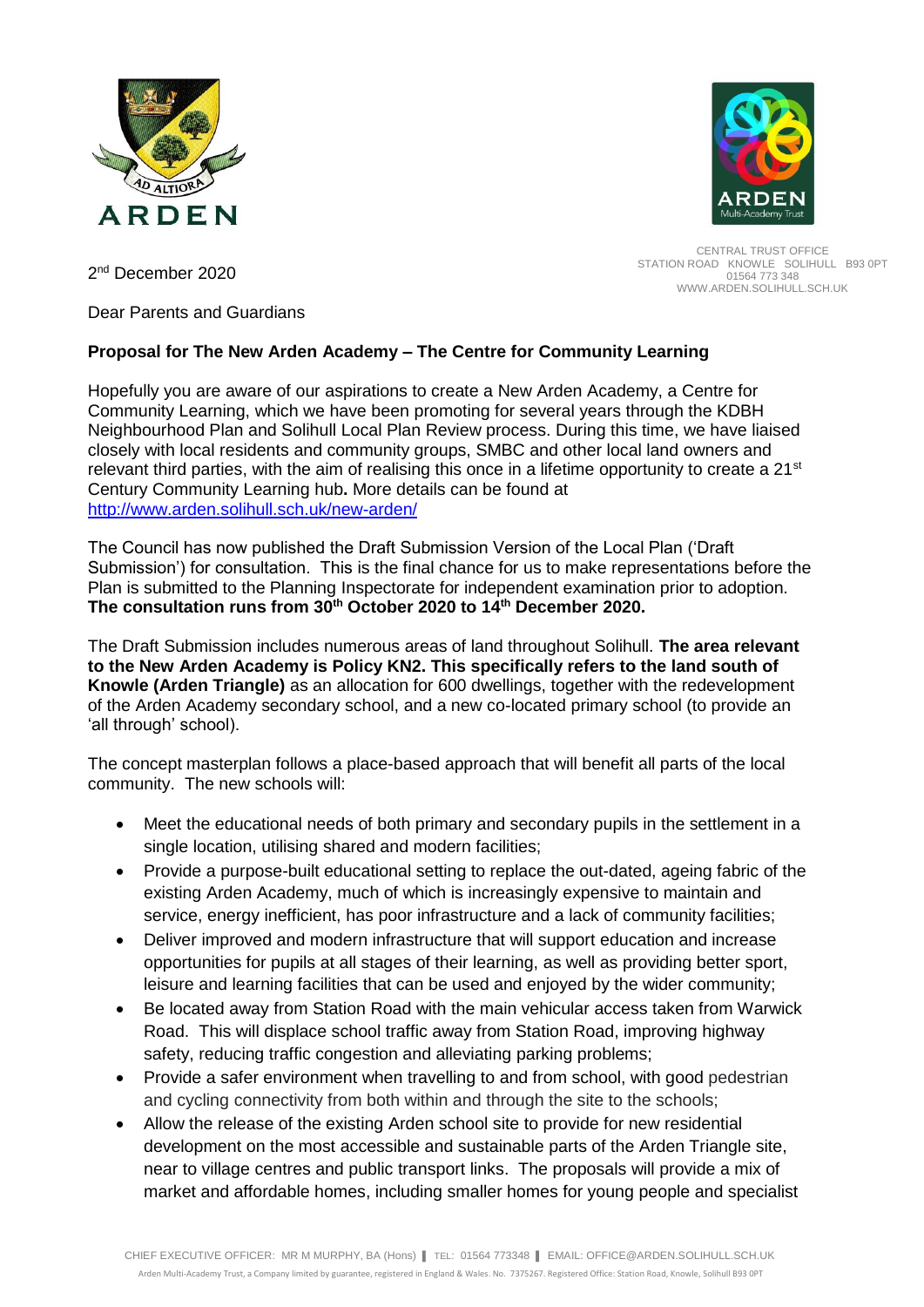housing to meet the needs of older people. This will also help regenerate Knowle and our wider local community by supporting local businesses seeking increased footfall along the high street to maintain economic strength and viability.

We fully support these proposals as the culmination of long-standing collaboration among stakeholders to find a deliverable and realisable development solution. It is clear that new residential development within Knowle is an inevitable consequence of Local and National planning needs and obligations. Given this, we firmly believe that these proposals maximise the community benefit of these inevitable developments.

## **We now need your assistance to help us bolster support for Policy KN2 (and the accompanying concept masterplan) and secure development in a way that will help us realise our vision for a new school and much needed community facilities.**

We encourage you to follow the links below to the Council's website which provides further details about how to access the Draft Submission and accompanying concept masterplans document, and how you can make a representation<https://www.solihull.gov.uk/lpr>

## **Representations can be made either:**

 **By completing a written form you can download form this link [Representation Form](https://www.solihull.gov.uk/Portals/0/Planning/LPR/Representation%20Form%20for%20R19%20Plan.rtf)  [for R19](https://www.solihull.gov.uk/Portals/0/Planning/LPR/Representation%20Form%20for%20R19%20Plan.rtf) that can then be emailed to the Council [psp@solihull.gov.uk](mailto:psp@solihull.gov.uk) or sent by post to LPR Consultation Policy and Delivery,Solihull MBC, Solihull B91 3QB**

OR

**On-line** (you will need to set up an account with a password) - [www.solihull.gov.uk/lpr.](http://www.solihull.gov.uk/lpr)

If you would like to make a supporting representation, you may wish to draw from the bullet points on the first page of this letter. The attached Reference Sheet (Appendix 1) provides further information needed to complete the written form. We would however, emphasise that these points are not intended to guide or in any way limit what you wish to say or to influence the priority that you attach to specific issues.

**A relocated and redeveloped Arden School alongside a new primary school will provide a wonderful opportunity for the whole of our community, bringing educational, economic and social benefits for everyone. The new Local Plan is the only mechanism by which we can realise this aspiration. Formally expressing your support for Policy KN2 at this crucial Draft Submission stage is therefore hugely important in making this happen.** 

Thank you very much indeed for your support.

Yours sincerely

**Martin Murphy Mr D. Warwood Mr Martin Carter** CEO Arden Multi Academy Trust Associate Head Teacher Chair of Governors



ARDEN EXEQUTIVE PRINCIPAL: MARTIN P. MURPHY BA HONS II FAX: 01564 771 784 II EMAIL: OFFICE@ARDEN.SOLIHULL.SOH.UK Arden is part of Arden Multi Academy Trust, a Company limited by guarantee, registered in England & Wales. No. 7378267. Registered Office: Stafion Road, Knowle, Solihull 1893 OPT.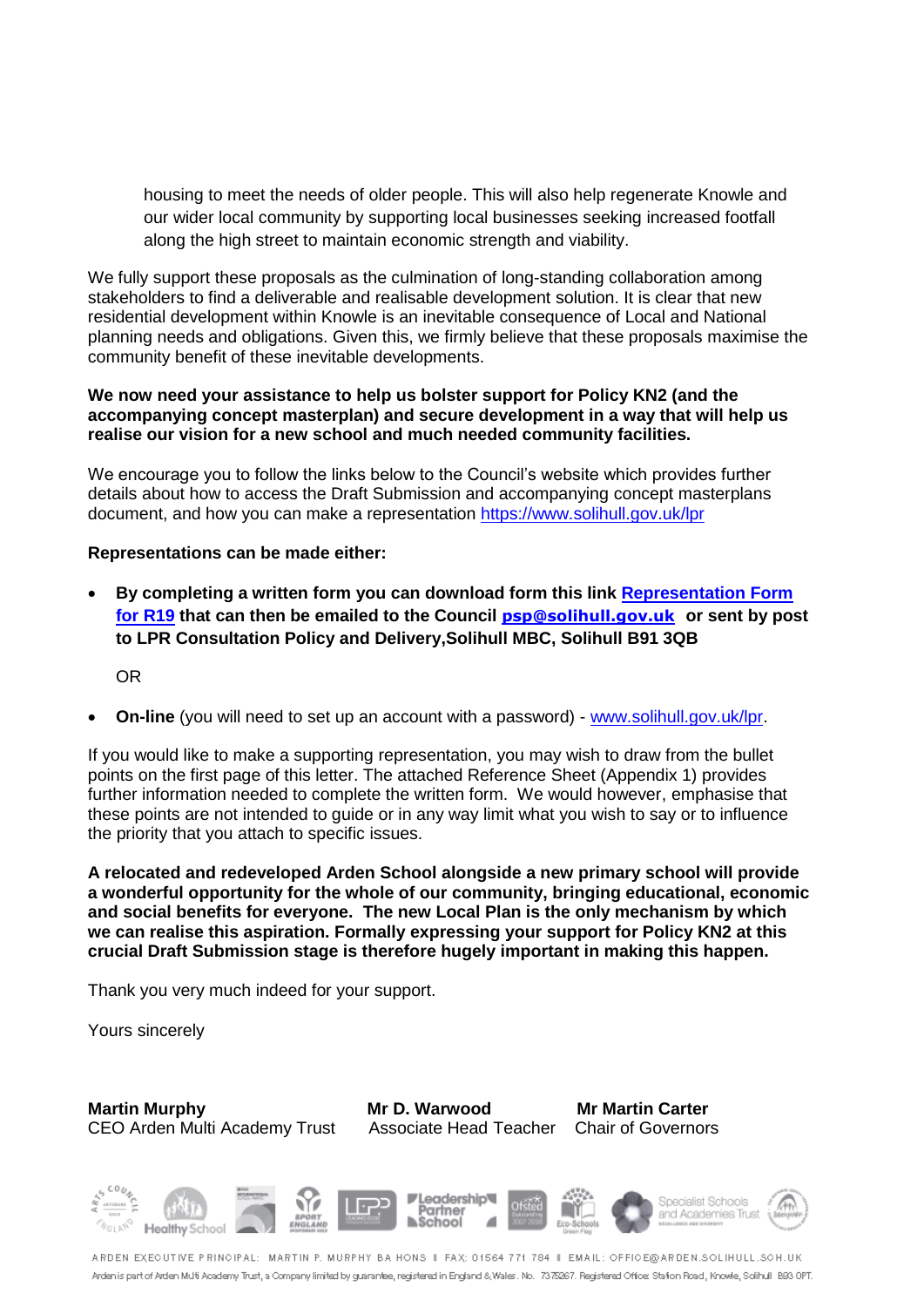# **Appendix 1 Reference Sheet**

## **Making a representation to the Solihull Draft Submission Version of the Local Plan**

- If you are in agreement with the school in supporting the proposal for the site, as set out in Policy KN2, we would be delighted if you would complete a written form you can download form this link [Representation Form for R19](https://www.solihull.gov.uk/Portals/0/Planning/LPR/Representation%20Form%20for%20R19%20Plan.rtf) that can then be emailed to the Council [psp@solihull.gov.uk](mailto:psp@solihull.gov.uk) or sent by post to LPR Consultation Policy and Delivery,Solihull MBC, Solihull B91 3QB
- You can also do this by following this link (you will need to set up an account with a password) - [www.solihull.gov.uk/lpr.](http://www.solihull.gov.uk/lpr)

## **This Sheet provides reference details to assist you in completing the representation direct or completing Part B of the written form and ensuring that it is valid:**

## **Part A – fill in your personal details**

#### **Part B – Question 3**

- Policy KN2- South of Knowle (Arden Triangle) can be found on pages 198 199 of the Draft Submission.
- The Justification for Policy KN2 is set out in paras.  $720 729$  on pages  $199 200$  of the Draft Submission.
- The related concept masterplan for Policy KN2 is shown on pages  $82 87$  of the Solihull Local Plan Concept Masterplans document October 2020.
- The Site is notated on the Proposed Policies Map as an LPR Proposed Housing Site.

# **Part B Question 4**

Tick yes to  $4(1)$ ,  $4(2)$  and  $4(3)$ .

#### **Part B Question 5 and 6**

We would encourage you to submit your own words when responding to these questions but the bullet points in our letter may assist you.

#### **Part B Question 5**

*I/we confirm that I fully support Policy KN2 – South of Knowle (Arden Triangle) and believe it meets the Tests of Soundness and is compliant with relevant legislation. I/we have arrived at these conclusions as follows:* 



ARDEN EXEQUTIVE PRINCIPAL: MARTIN P. MURPHY BA HONS II FAX: 01564 771 784 II EMAIL: OFFICE@ARDEN.SOLIHULL.SOH.UK Arden is part of Arden Multi Academy Trust, a Company limited by guarantee, registered in England & Wales. No. 7378267. Registered Office: Stafion Road, Knowle, Solihull 1893 OPT.